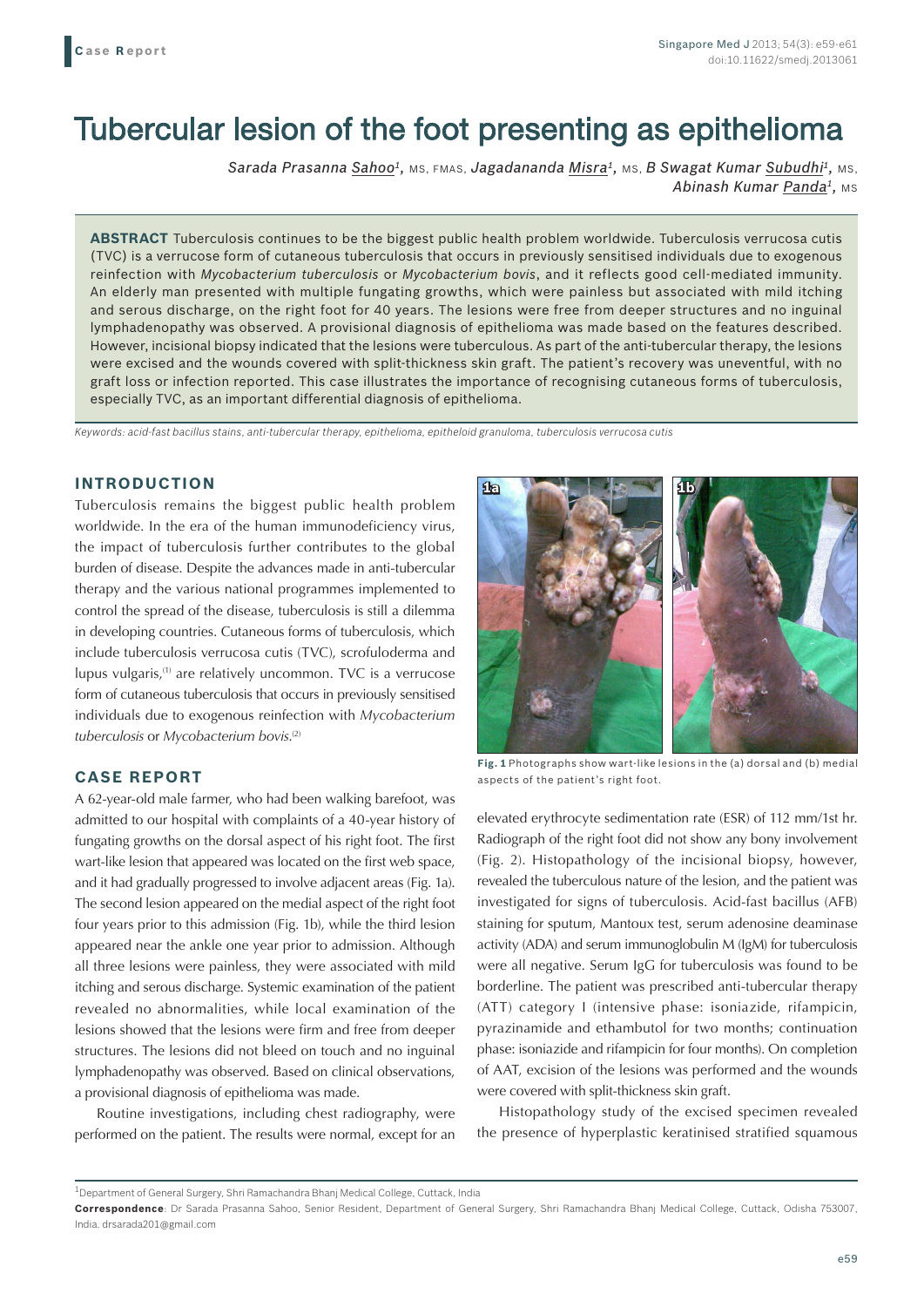

**Fig. 2** Radiographs of the patient's right foot show no bony involvement.

epithelium with irregular acanthosis over fibrocollagenous stroma, as well as subepithelial tissue infiltrated with various sized granulomas containing central caseous necrosis, epitheloid cells and Langhans giant cell (Fig. 3). AFB staining of the excised specimen revealed the presence of tubercle bacilli (Fig. 4), thus confirming the diagnosis of TVC. Culture and polymerase chain reaction testing was not conducted, as the equipment for such tests was not available in our facility and the patient was unable to afford the cost of these tests. The patient recovered well with no further development of lesions at the last follow-up.

#### **DISCUSSION**

Cutaneous tuberculosis forms a small proportion of extrapulmonary tuberculosis cases. In a recently published 20-year prospective study, Masellis et al reported that 6% of all cases of cutaneous tuberculosis are TVC.<sup>(3)</sup> Although the incidence of TVC varies according to regions of the world and from country to country, the frequency of reported cases of TVC in Asia has seen an increase in recent times.<sup>(4)</sup> TVC lesions are most often reported in European patients' hands, while the lower limbs and buttocks are the most frequently affected sites among patients in eastern countries.<sup>(5)</sup> In tropical climates, TVC commonly affects children who come into contact with the bacteria when sitting or walking barefooted on grounds contaminated with tuberculous sputum.

TVC may present as tumour-like lesions in the extremities.<sup>(5)</sup> These asymptomatic lesions often occur at the sites of trauma, as seen in our patient, whose lesions were found in the foot as a result of walking barefoot. Most cases of TVC are due to exogenous reinfection in individuals with marked cutaneous hypersensitivity and good cell-mediated immunity; autoinoculation from sputum is an unlikely cause.<sup>(6)</sup> Although



**Fig. 3** Photomicrograph of the excised lesion shows Langhan's cells, histocytes and caseous necrosis, thus confirming tuberculoma. (Haematoxylin & eosin, × 40).



**Fig. 4** Photomicrograph of the excised specimen shows the presence of tubercle bacilli (AFB staining, × 1,000).

some incidents of TVC involving lymphadenopathy (with inguinal lymph nodes most commonly involved) have been reported,<sup>(7)</sup> lymphadenopathy is generally not associated with TVC. No correlation has been found between Mantoux positivity or previous Bacillus Calmette-Guerin vaccination and the extent of disease.<sup>(8)</sup> In tubercular skin disease with a high level of skin sensitivity, the number of bacteria within the lesion is reportedly few.<sup>(9)</sup> On histopathological study, the presence of granuloma is a cardinal sign of TVC, whereas a typical tuberculous focus with caseating necrosis is uncommon. The diagnosis and management of TVC are based mainly on the clinical appearance and presence of positive microscopic features in the histopathological study of the lesion.

In this report, we have shown that TVC may be erroneously diagnosed as epithelioma of the skin, as the two conditions share similar features. Histopathological examination is thus mandatory and essential for accurate diagnosis, so that an effective treatment protocol for TVC may be implemented.

## **ACKNOWLEDGEMENT**

We are thankful to the staff of Department of Pathology, Shri Ramachandra Bhanj Medical College, Cuttack, India, for the help rendered in the writing of this case report.